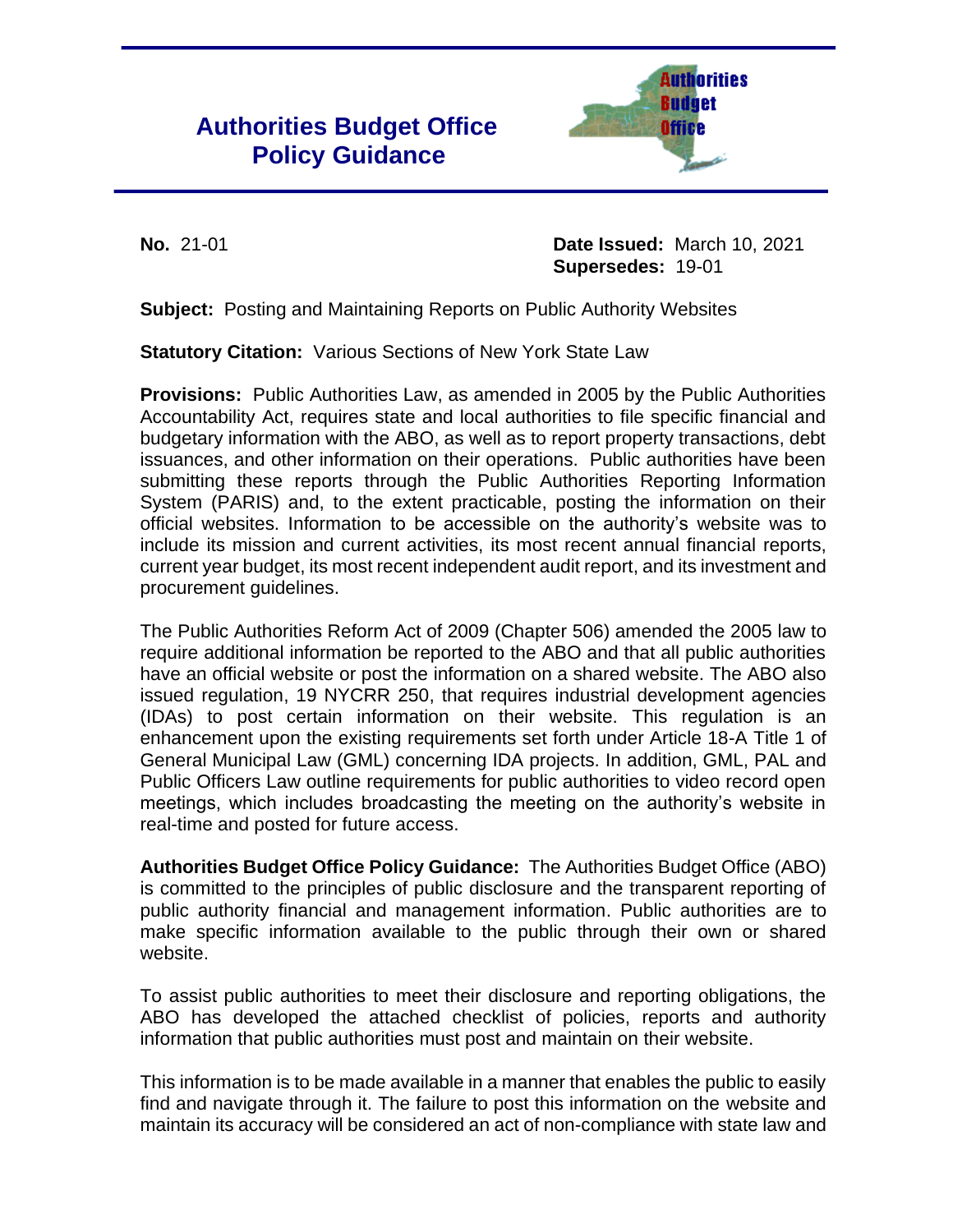subject the authority to the sanctions and enforcement powers provided to the ABO by statute. If an authority does not have the resources to create and maintain its own website, it should work with its municipality to create a web page on the municipality's website.

**Procedures for Retaining and Maintaining Information on Websites:** The ABO routinely checks authority websites to monitor compliance. Therefore, the ABO recommends referring to the attached checklist for guidance. As a general rule, information that is likely to remain static should be permanently posted to the website but updated as necessary. At least two years of budget, financial and operating information should also be available on the website.

Public authorities should also consider the following when posting and maintaining documents to their websites:

- Public authorities should monitor and regularly update its website, which includes ensuring all links function properly.
- The information provided must be accurate and complete.
- Individuals should be able to navigate through the website with ease and have little difficulty finding the desired information and documents.
- All documents should be prepared using common terminology that facilitates a better understanding of the content.

**Policies for the Retention of Records:** New York State has adopted rules and regulations that govern the retention and disposition of records. These rules require that, even after removing a record from its website, a public authority must retain copies of all records, whether electronic or hard copy, for the stipulated time periods outlined in the schedules prepared by the State Archives. (Please refer to: [http://www.archives.nysed.gov/records/retention-schedules\)](http://www.archives.nysed.gov/records/retention-schedules).

To ensure compliance with the policies of the New York State Archives, the ABO recommends that public authorities establish a records management program to promote efficient administration and management of the Authority's records. This involves maintenance, retention, and storage of official records based on their legal and administrative value to the authority. A record retention program would require public authorities to:

- Develop a records retention and disposition policy and ensure compliance by all staff.
- Ensure that authority records are maintained and disposed in compliance with regulations.
- Identify, protect, and preserve archival records.
- Establish a process to prepare and annually review and update the records management plan.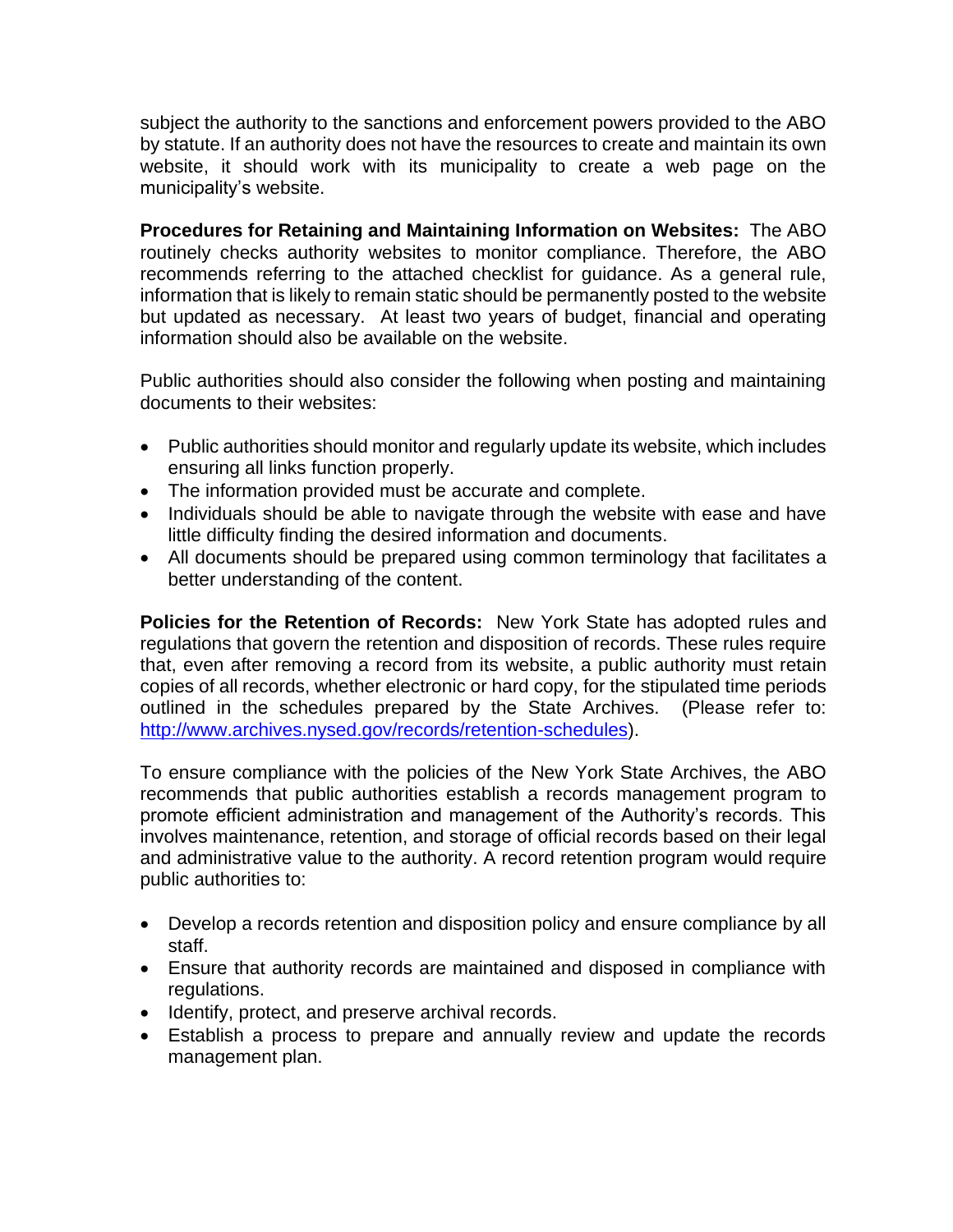## **Information to Be Posted on a Public Authority's Website**

Unless noted otherwise, as a general rule, information that is likely to remain static should still be reviewed on an annual basis to confirm changes are not need. Any updated and board approved documents should be posted to the website. *At least two years of budget, financial and operating information should also be available on the website.*

## **§2800 Annual Report**

- $\Box$  Report on Operations and Accomplishments
	- o Include description of the authority's operations, completed and active projects, as well as any material changes in authority operations and programs
	- o Updated annually within 90 days of end of fiscal year
- $\Box$  Financial Reports
	- o Including Certified Financial Audit under Section 2802 of PAL
	- o Grant and subsidy programs (if applicable)
	- o Operating and financial risks
	- o Supporting policies to mitigate risks
	- o Maintain at least two years of financial information
- Authority Mission Statement and Performance Measurement Report
	- o See [ABO Policy Guidance 10-02: Public Authority Mission Statements](https://www.abo.ny.gov/policyguidance/10-02MissionStatement.pdf)  [and Measurement Reports](https://www.abo.ny.gov/policyguidance/10-02MissionStatement.pdf)
	- o Mission Statement
	- o Performance Measures
	- o Annual Performance Evaluation indicating status of the Performance **Measures**
	- o Review annually
	- o Update and approve as necessary
	- o Maintain the Mission Statement on website permanently
	- o Maintain the Annual Performance Evaluation on website for two years
- $\Box$  Schedule of Debt
	- o Update annually to include new bond and debt issuances and amounts redeemed
	- o Post a copy of each official statement or similar documents for all debt issuances, including conduit debt, that indicate
		- The amount of debt issued
		- The purpose for issuing the debt
		- The use of the debt proceeds
		- The recipient of the debt proceeds
	- o Maintain each annual schedule on website for two years
	- o Maintain official statements on website for two years from date of bond issuance and update as necessary with new statements
- □ Personal and Real Property Transactions
	- $\circ$  Post a list of Real Property owned by the Authority
	- o Guidelines concerning the awarding and monitoring of contracts for the disposal and acquisition of property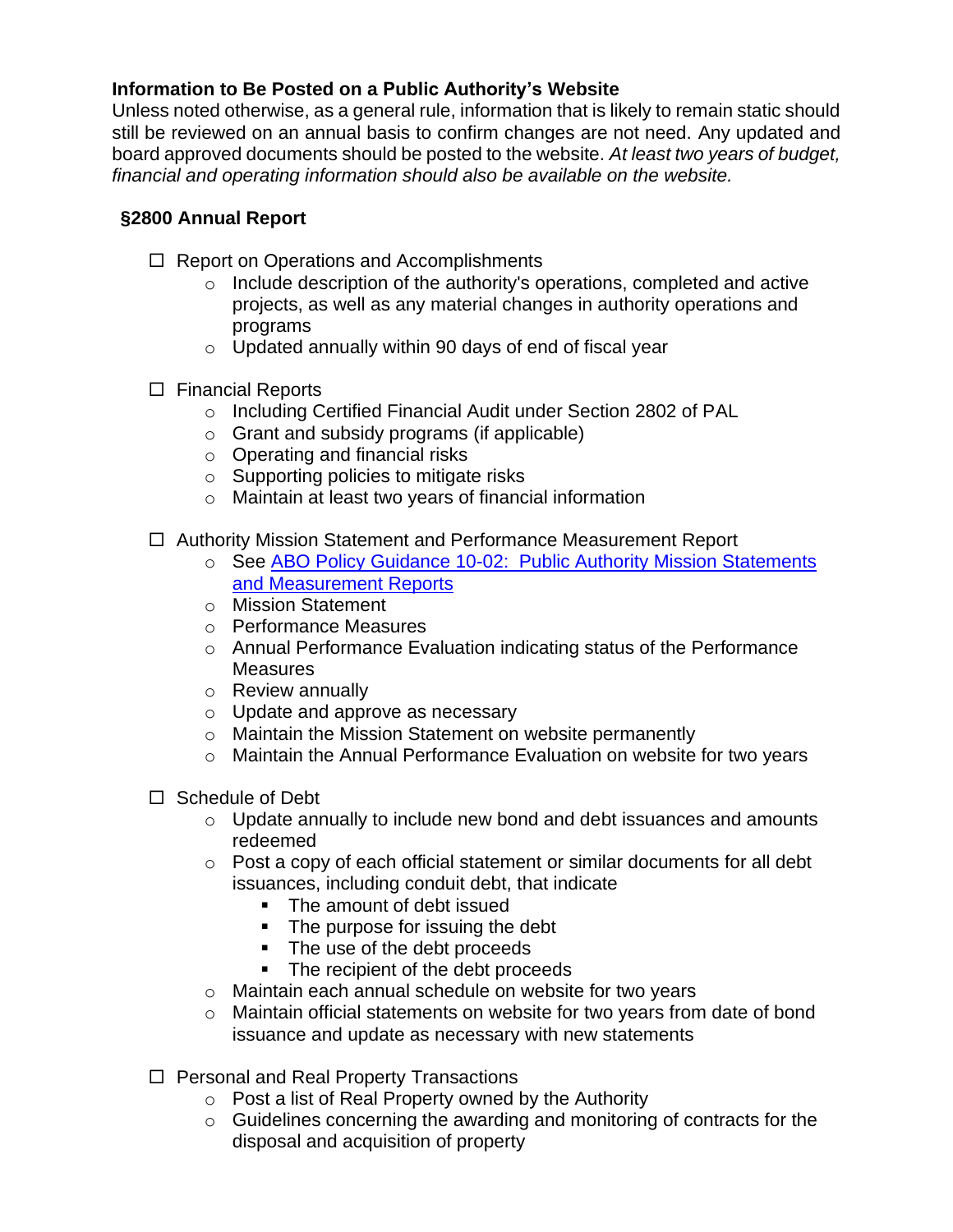- $\circ$  Report of all property transactions that includes the price of the transaction and name of the purchaser or seller
- $\circ$  Update as necessary to reflect changes to or new property transactions
- o Maintain guidelines on website permanently
- □ Authority Code of Ethics
	- o See [ABO Recommended Practices: Model Code of Ethics](https://www.abo.ny.gov/recommendedpractices/ModelCodeOfEthicsCharter.pdf)
	- o Update and approve as necessary
	- o Maintain on website permanently
- □ Management's Assessment of the Authority's Internal Control Structure and **Procedures** 
	- o See ABO Recommended Practices: [Model Assessment of Internal](https://www.abo.ny.gov/recommendedpractices/InternalControlAssessmentGuidanceRevisedApril2011.pdf)  **[Controls](https://www.abo.ny.gov/recommendedpractices/InternalControlAssessmentGuidanceRevisedApril2011.pdf)**
	- o Include a description of operating and financial risks
	- o Maintain each assessment report on website for two years
- $\Box$  Enabling Statute
	- o Post current enabling statute or active link to site
	- o Local Development Corporations should post their articles of incorporation in lieu of an enabling statute
	- o Update as necessary to reflect statutory amendments
	- o Maintain enabling statute or articles of incorporation on website permanently
- $\Box$  List of Authority Board Members and Executive Management Team
	- o Include appointing entity, appointment dates and terms
	- o Include professional experience and current employment of each member, and the professional background and experience of officers
	- o Update to reflect changes in the board or staff
	- o Maintain on website permanently
- □ List of Committees, Committee Members, and Committee Meetings (all Committee documents should be separate and distinct)
	- $\circ$  Post notices, proposed agendas, and board packets for all committee meetings at least one week in advance of meetings
	- o Names of all committees and their members should be posted permanently, and updated as necessary
	- o Post meeting minutes within 14 days of committee meeting
	- o Maintain meeting minutes on website for at least two years following the date on which the meeting was held
- $\square$  Board Meetings
	- o See [ABO Recommended Practices:](https://www.abo.ny.gov/recommendedpractices/BoardMeetings_BestPracticesGuideforPublicAuthorities.pdf) Board Meetings Best Practices [Guide for Public Authorities](https://www.abo.ny.gov/recommendedpractices/BoardMeetings_BestPracticesGuideforPublicAuthorities.pdf)
	- o Post schedule of all board meetings at beginning of the fiscal year
	- o Post meeting notices, agendas and board packets at least one week in advance of a board meeting
	- $\circ$  Post board meeting minutes within 14 days of meeting
	- o Post any board resolutions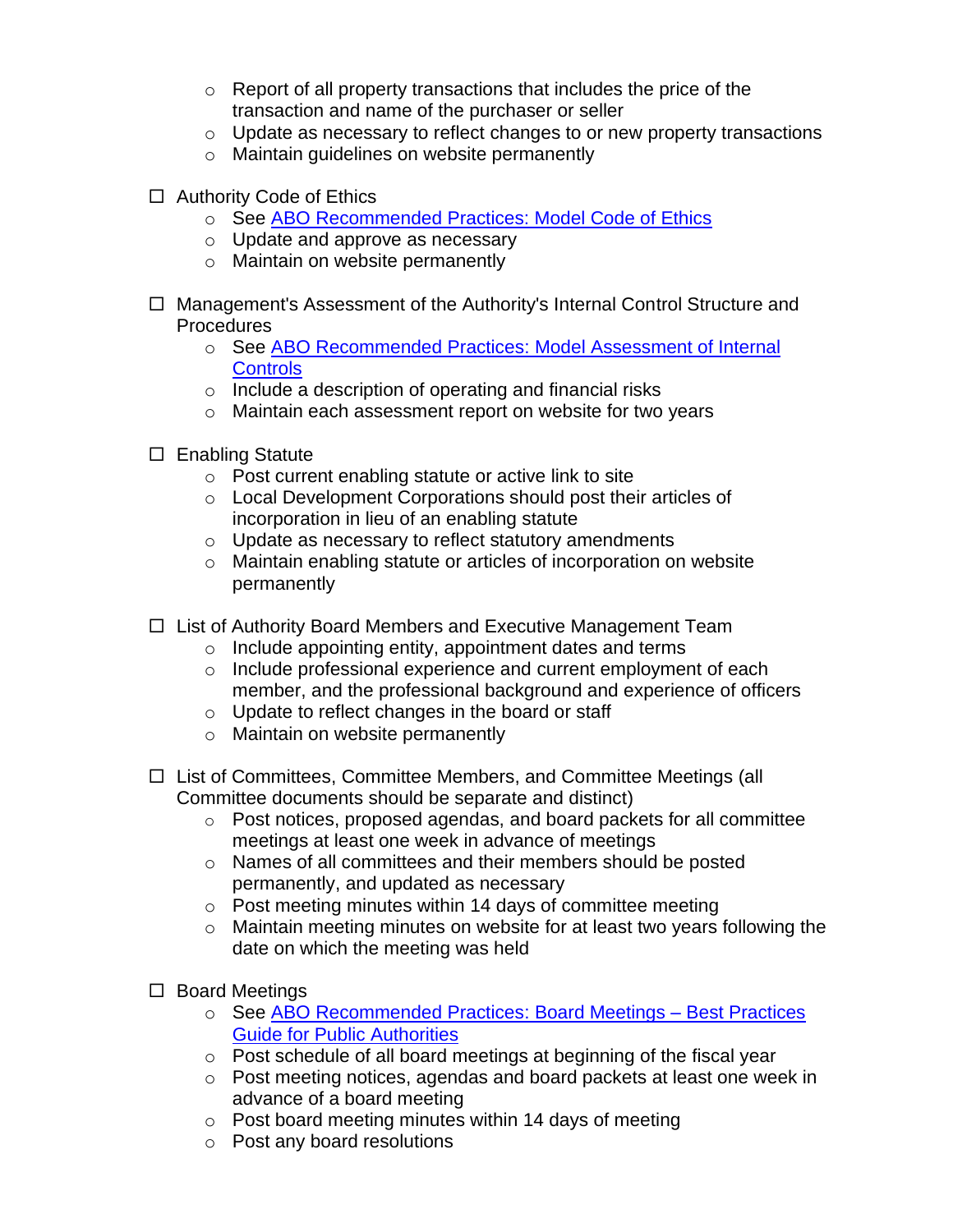- $\circ$  Maintain meeting minutes and resolutions on website for at least two years following the date on which the meeting was held
- $\Box$  Board Meetings Video recordings
	- o Stream all open meetings and public hearings in real-time
	- o Post the recordings within five business days
	- o Maintain recordings on website for at least five years (permittable websites include live-streaming platforms such as YouTube)
- $\Box$  Authority By-laws
	- o Update and approve as necessary
	- o Maintain on website permanently
- $\Box$  Subsidiaries, Affiliates, and Major Authority Units
	- o Post subsidiary report submitted to the Legislature pursuant to statute
	- o Report should include: contact information; an organization chart; names of Board members, directors and officers; by-laws; and a report on the purpose, operations, mission and projects of the subsidiary, including justification as to why it is necessary for the subsidiary to continue its operations for the benefit of the State
	- o Maintain on website permanently
- $\Box$  Authority Organization Chart
	- o Post, at a minimum, the authority's executive structure and major organizational units
	- o Update and approve as necessary
	- o Maintain on website permanently
- $\Box$  List of Projects
	- $\circ$  Grants provided by the Authority
		- Amount of Grant
		- Recipient of Grant
		- Purpose of Grant
	- o Maintain on website for two years
	- $\circ$  Loans provided by the Authority
		- Original Amount of Loan
		- Date Loan Originally Provided
		- Recipient of Loan
		- Purpose of Loan
		- Current Amount of Loan Outstanding
		- Status of Repayment (current, delinquent, etc.)
	- o Maintain on website while active and for two years after
	- o Bonds issued by the Authority for projects
		- Amount of Bonds Issued
		- Recipient of Bond Proceeds
		- Purpose of Bonds
		- Current Amount of Bonds Outstanding
	- o Maintain on website for two years after bonds fully retired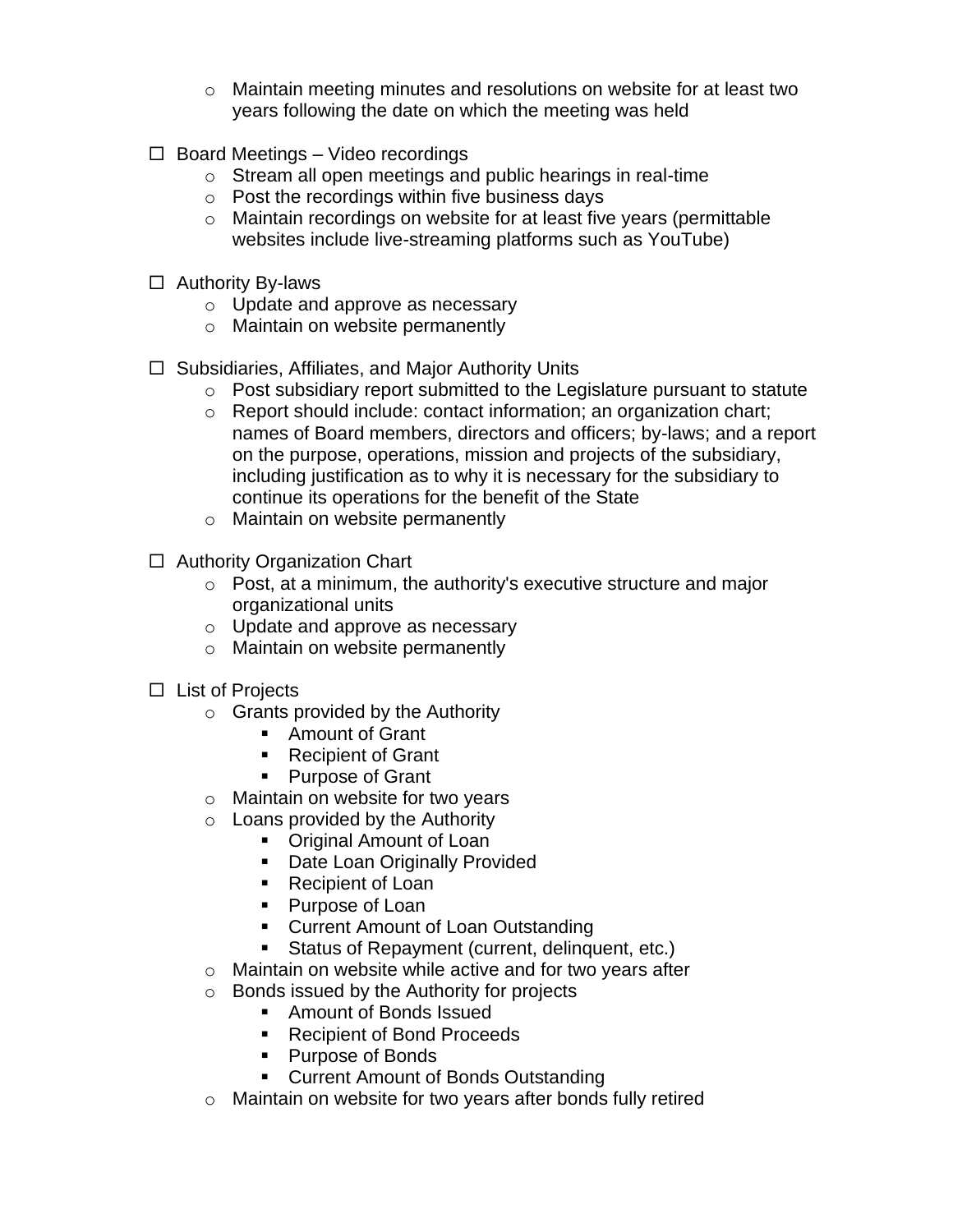## **§2801 Budget Report**

- □ Annual Budget Report
	- o Details of 4-year financial plan
	- o Current and projected capital budget
	- o Financial and operating performance
	- o Maintain each budget report on website for two years

### **§2802 Independent Audits and Audit Reports**

- Certified Financial Audit
	- o Post management letter and report on internal controls
	- o Post the documents submitted as part of the Certified Financial Audit report in PARIS
	- o Maintain each audit on website for two years

### **Part 250.1 of Title 19 NYCRR – Applicable to IDAs only**

- $\Box$  Blank Standard Application Form
	- o The form shall be used to accept requests for financial assistance
	- o Update and approve as necessary
	- o Maintain on website permanently
- $\Box$  Uniform Tax Exemption Policy
	- o Update and approve as necessary
	- o Maintain on website permanently
- □ Uniform Evaluation and Selection Policy
	- o Update and approve as necessary
	- o Maintain on website permanently
- $\Box$  All Approved Applications
	- o This includes the approved IDA resolution, as well as all attachments, appendixes and any other relevant records that set forth terms and conditions under which financial assistance shall be provided
	- o Maintain on website while project is active and for two years after
- $\Box$  Policies for the Suspension, Discontinuance or Modification of Financial Assistance
	- o Update and approve as necessary
	- o Maintain on website permanently
- $\Box$  Policies for the Return of All or Part of the Financial Assistance Provided for the Project
	- o Update and approve as necessary
	- o Maintain on website permanently
- □ Annual Compliance Report Regarding State Sales Tax Recapture (ST-62)
	- o Maintain on website for two years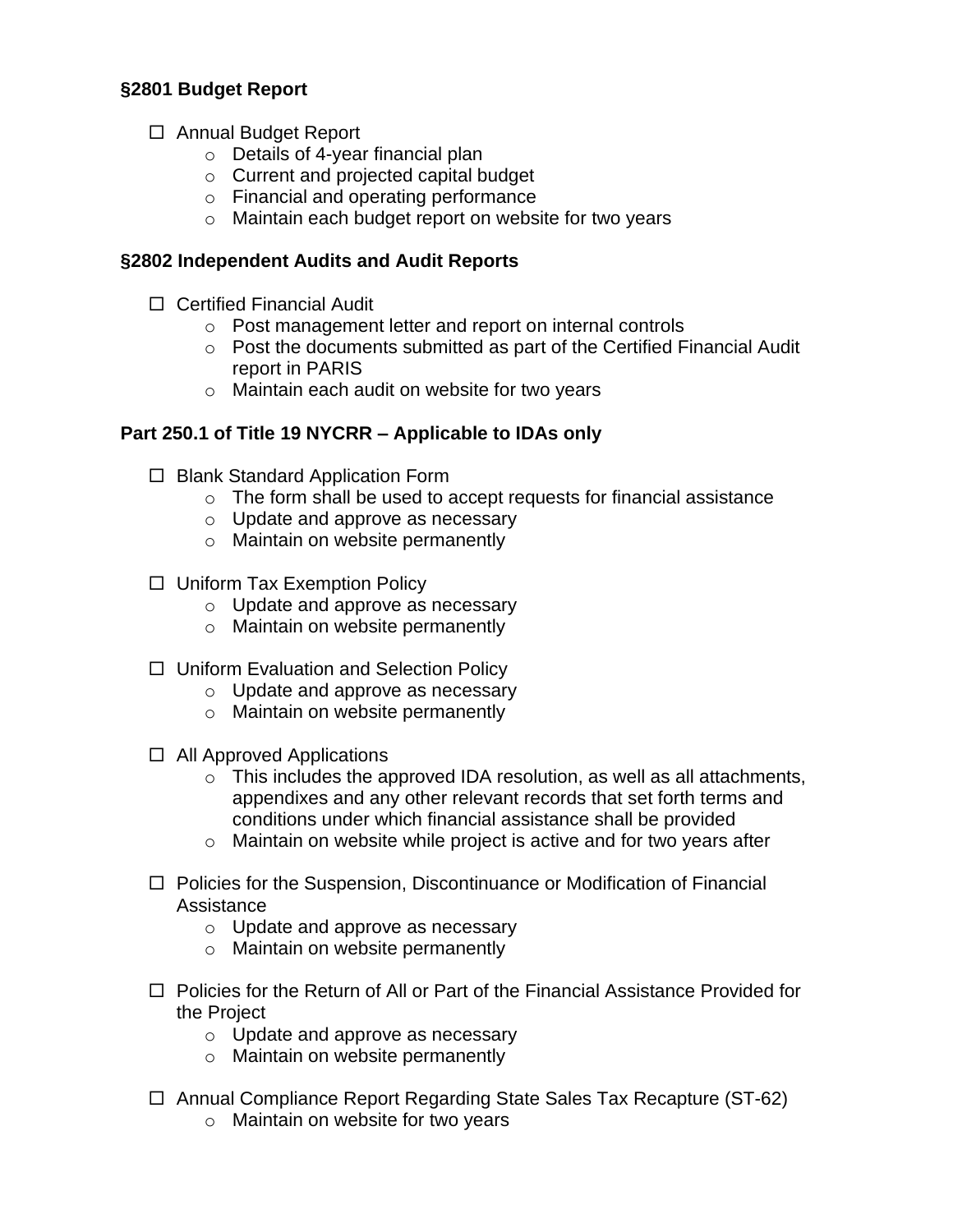- $\Box$  List of Active Projects
	- o Project Name
	- o Project Applicant Name and Address
	- o Total Project Amount
	- o Bonds Issued
	- o Current Amount of Bonds Outstanding
	- o Date Project Approved
	- o Existing Jobs Before IDA Assistance
	- o Original Estimate of Jobs to be Created/Retained
	- o Current Number of Existing Jobs
	- o Current Tax Exemptions
		- Mortgage Recording Tax
		- State and Local Sales and Use Tax
		- County, Local and School Property Tax
	- o Current PILOT
		- County
		- Local
		- School
	- o Copy of Project Agreement
	- o Copy of PILOT Agreement
	- o Maintain on website while project continues to receive financial assistance or bonds remain outstanding
- $\Box$  An Assessment of the Progress of Each Active Project
	- $\circ$  Assessments should be conducted annually and maintained on the website for three to five years

#### **Chapter 109 of the Laws of 2020, Section 858 of GML– Applicable to IDAs only**

- $\Box$  Grants provided by the Authority
	- o Name and address of each grant recipient
	- $\circ$  The original amount of the grant
	- o Date the grant was awarded (approved by the board)
	- $\circ$  Specific use of the grant funds
- $\Box$  Loans provided by the Authority
	- o Name and address of each loan recipient
	- $\circ$  The original amount of the loan
	- o Date the loan was awarded (approved by the board)
	- o Length of loan (repayment period)
	- o Amount of loan principal repaid as of the end of the fiscal year
	- o Specific use of the loan funds

## **Other Documents to be Posted on Website**

- □ Procurement Policies and Annual Procurement Report
	- $\circ$  Post the reports generated from the PARIS Procurement Report, and include name of the Authority's Procurement Officer
	- o Utilization Plan and any waivers of compliance regarding MWBE requirements (State authorities only)
	- o Update and approve policies as necessary